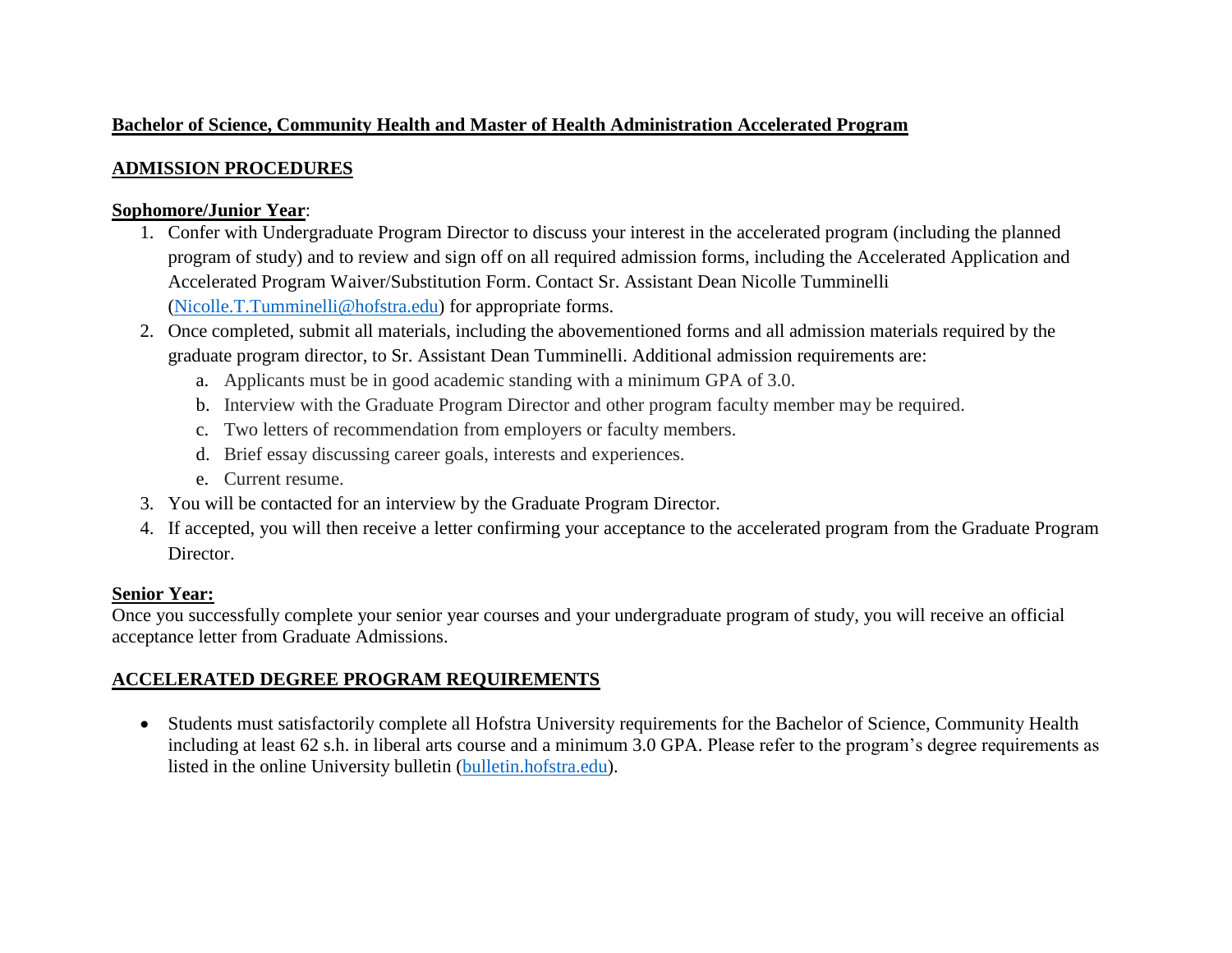Students must satisfactorily complete all Hofstra University requirements for the Master of Health Administration with a minimum 3.0 GPA. Please refer to the program's degree requirements as listed in the online University bulletin [\(bulletin.hofstra.edu\)](http://bulletin.hofstra.edu/).

| <b>Term: Fall Year One</b>             |              |           | <b>Term: Spring Year One</b>      |     |    |  |
|----------------------------------------|--------------|-----------|-----------------------------------|-----|----|--|
| Course Number & Title                  | Cr.          | LA        | Course Number & Title             | Cr. | LA |  |
| WSC 001- Composition                   | 3            | 3         | WSC $002$ – Composition           |     | 3  |  |
| <b>Humanities Distribution</b>         | $\mathbf{3}$ | 3         | <b>Liberal Arts Elective</b>      | 3   | 3  |  |
| (Select with advisement.)              |              |           | (Select with advisement.)         |     |    |  |
| <b>Liberal Arts Elective</b>           | 3            | 3         | <b>BIO 003 OR BIO 004</b>         | 3   | 3  |  |
| (Select with advisement.)              |              |           | (Includes a "0" credit lab)       |     |    |  |
| <b>LIBR 001</b>                        |              | 1         | HPR 114- Applied Nutrition,       | 3   |    |  |
|                                        |              |           | Diet, and Exercise                |     |    |  |
| <b>HPR 066</b>                         | 3            |           | HPR 117- Health Counseling Issues | 3   |    |  |
| Drugs and Alcohol                      |              |           |                                   |     |    |  |
| HPR 062- Personal and Community Health | 3            |           | Any Elective                      |     |    |  |
|                                        |              |           |                                   |     |    |  |
| Term credit total                      | <b>16</b>    | <b>10</b> | <b>Term credit total</b>          | 16  | -9 |  |

#### **SAMPLE PLAN OF STUDY IN THE ACCELERATED PROGRAM:**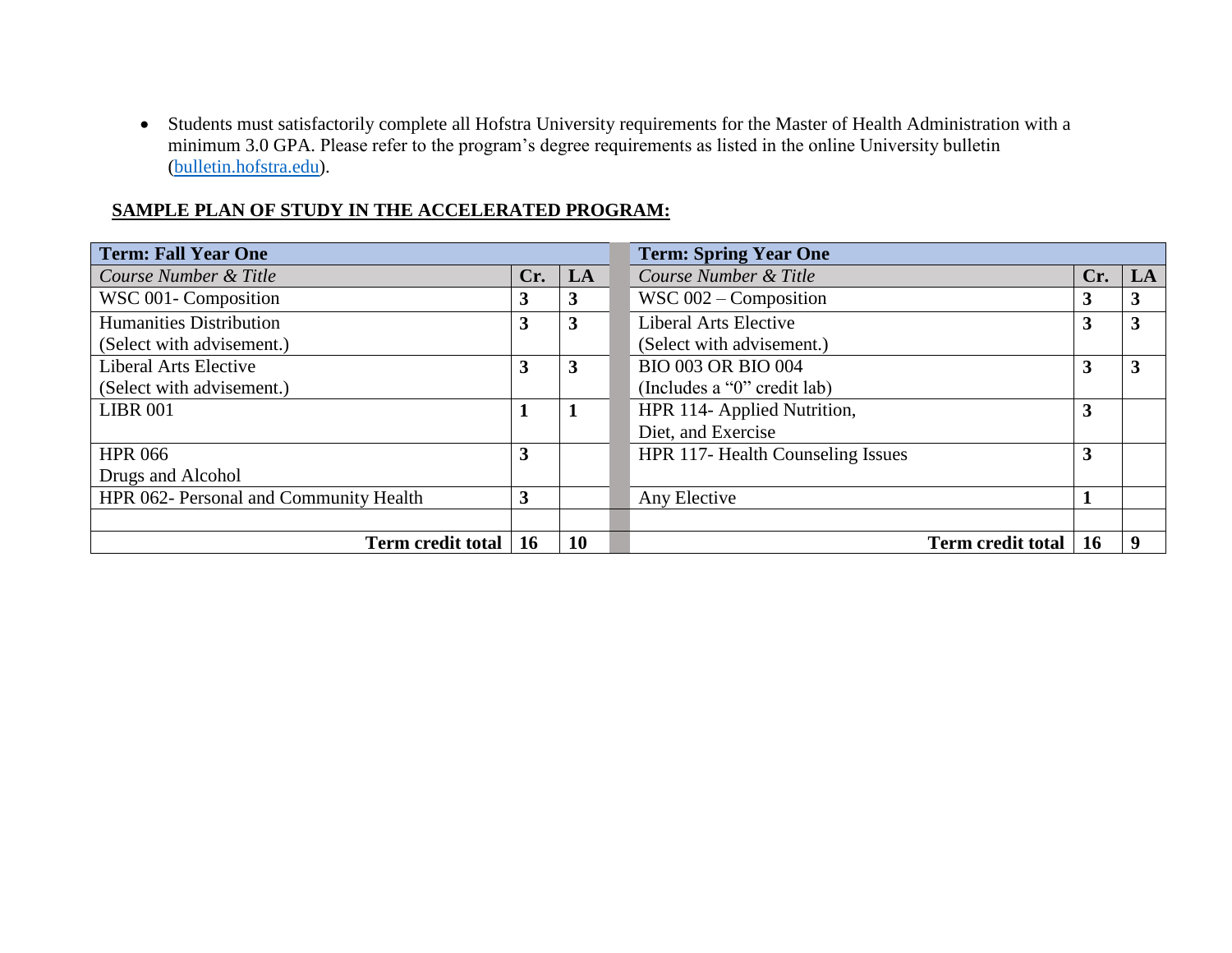| <b>Term: Fall Year Two</b>                   |                |    | <b>Term: Spring Year Two</b>              |     |    |  |
|----------------------------------------------|----------------|----|-------------------------------------------|-----|----|--|
| Course Number & Title                        | Cr.            | LA | Course Number & Title                     | Cr. | LA |  |
| HSCI 103- Human Anatomy and Physiology I     | 4              | 4  | HSCI 105- Human Anatomy and Physiology II |     | 4  |  |
| HSCI 103 Lab                                 | $\bf{0}$       |    | HSCI 105 Lab                              | o   |    |  |
| RHET 001 Oral Communication (CP) OR RHET 007 | $\overline{3}$ | 3  | SOC 004 (BH)- Contemporary Society        |     | 3  |  |
| (CP) Public Speaking OR RHET 011- Voice and  |                |    |                                           |     |    |  |
| Diction                                      |                |    |                                           |     |    |  |
| Liberal Arts                                 | 3              | 3  | <b>Liberal Arts Elective</b>              | 3   | 3  |  |
| (Select with advisement.)                    |                |    | (Select with advisement.)                 |     |    |  |
| HPR 071- Chronic and Communicable Diseases   | 3              |    | <b>HPR</b> Elective                       | 3   |    |  |
|                                              |                |    | (Select with advisement.)                 |     |    |  |
| HPR 075- Life Cycle Sexual Health            | 3              |    | <b>HPR</b> Elective                       | 3   |    |  |
|                                              |                |    | (Select with advisement.)                 |     |    |  |
|                                              |                |    |                                           |     |    |  |
| <b>Term credit total</b>                     | <b>16</b>      | 10 | <b>Term credit total</b>                  | 16  | 10 |  |

| <b>Term: Fall Year Three</b>              |           |           | <b>Term: Spring Year Three</b>                  |           |       |  |
|-------------------------------------------|-----------|-----------|-------------------------------------------------|-----------|-------|--|
| Course Number & Title                     | Cr.       | LA        | Course Number & Title                           | Cr.       | LA    |  |
| PSY 001: Introduction to Psychology       | 4         | 4         | <b>PSY Elective</b>                             | Ĵ         | 3     |  |
|                                           |           |           | (Select with advisement.)                       |           |       |  |
| CSC 005-Overview of Computer Science (CS) | 3         | 3         | Natural Science/Computer Science Distribution   |           | $3-4$ |  |
|                                           |           |           | (Select with advisement.)                       |           |       |  |
| <b>Liberal Arts Elective</b>              | 3         | 3         | Recommended: PSY 040: Statistics                |           | 4     |  |
| (Select with advisement.)                 |           |           | OR SOC 180: Statistics                          |           |       |  |
|                                           |           |           | (Other options exist. Select with advisement.)  |           |       |  |
| HPR 070- Epidemiology                     | 3         |           | HPR 063- Healthcare Systems and Services        |           |       |  |
| <b>HPR</b> Elective                       | 3         |           | HPR 116- Planning, Implementing, and Evaluating |           |       |  |
| (Select with advisement.)                 |           |           | <b>Community Health Programs</b>                |           |       |  |
|                                           |           |           |                                                 |           |       |  |
|                                           |           |           |                                                 |           |       |  |
| <b>Term credit total</b>                  | <b>16</b> | <b>10</b> | <b>Term credit total</b>                        | <b>16</b> | $10-$ |  |
|                                           |           |           |                                                 |           | 11    |  |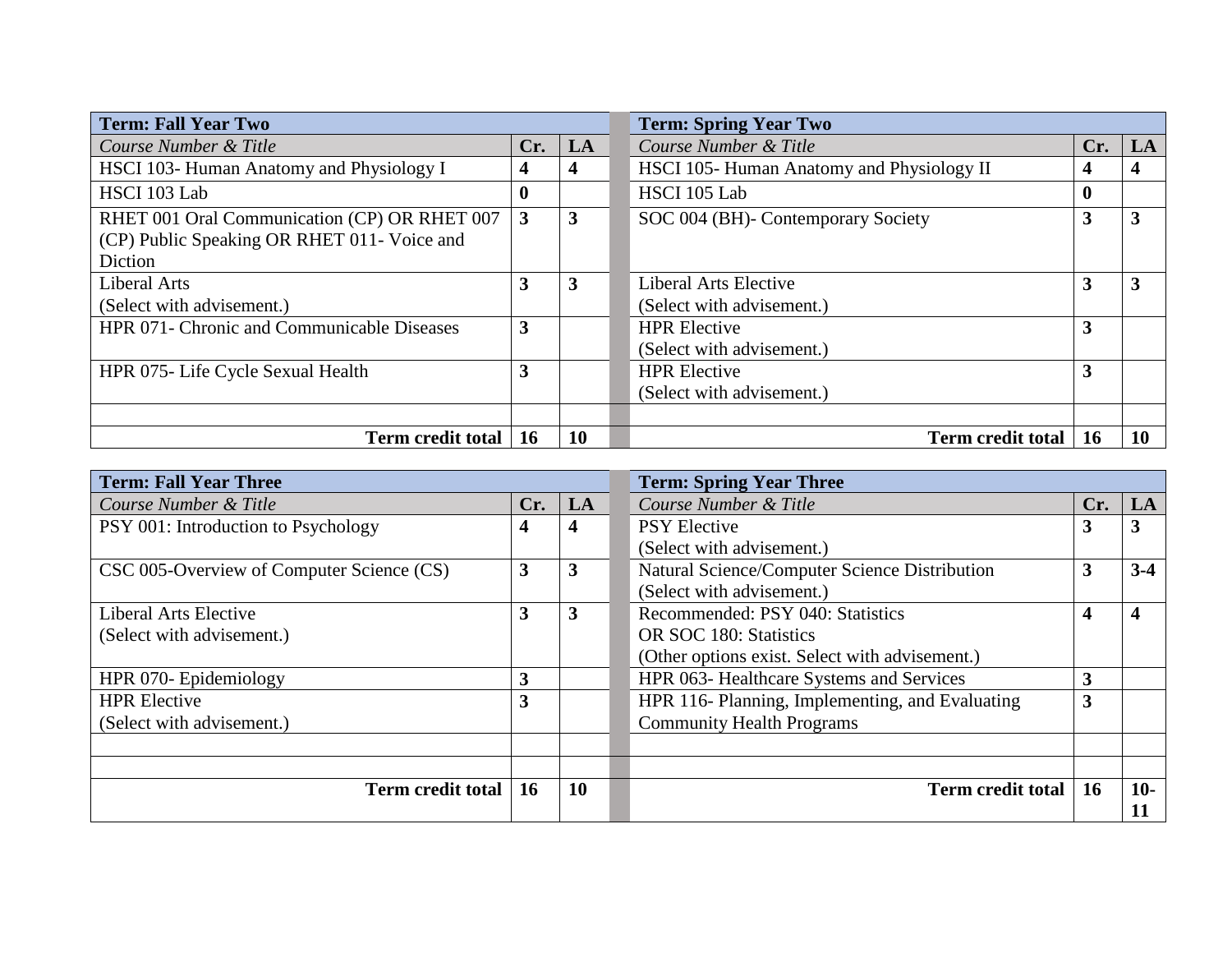| <b>Term: Fall Year Four</b>                   |                |    | <b>Term: Spring Year Four</b>                                      |     |    |  |
|-----------------------------------------------|----------------|----|--------------------------------------------------------------------|-----|----|--|
| Course Number & Title                         | Cr.            | LA | Course Number & Title                                              | Cr. | LA |  |
| HADM 200- U.S. Health System                  |                |    | HADM 204 - Health Care Economics                                   |     |    |  |
| HADM 202 – Health Law and Ethics              | 3              |    | HADM 206 – Health Services Organizational Behavior<br>and Analysis | 3   |    |  |
| HPR 157A – Field Experience: Community Health | $\mathbf{3}$   |    | HADM 242 – Health Information Systems                              |     |    |  |
| <b>Liberal Arts Elective</b>                  | 3              | 3  | HPR 157B – Field Experience: Community Health                      | 3   |    |  |
| (Select with advisement.)                     |                |    |                                                                    |     |    |  |
| <b>Liberal Arts Elective</b>                  | 3              | 3  | Any Elective                                                       | Ć   |    |  |
| (Select with advisement.)                     |                |    |                                                                    |     |    |  |
| Any Elective                                  | $\overline{2}$ |    |                                                                    |     |    |  |
|                                               |                |    |                                                                    |     |    |  |
| Term credit total   17                        |                | 6  | <b>Term credit total</b>                                           | 15  |    |  |

| <b>Term: Summer Session I Year Four</b> |     |          | <b>Term: Summer Session II Year Four</b>    |     |              |  |
|-----------------------------------------|-----|----------|---------------------------------------------|-----|--------------|--|
| Course Number & Title                   | Cr. | LA       | Course Number & Title                       | Cr. | LA           |  |
| HADM 205- Health Care Finance           | 3   | $\bf{0}$ | HADM 250- Data Analytics in Health Services |     | $\mathbf{0}$ |  |
|                                         |     |          | Administration                              |     |              |  |
|                                         |     |          |                                             |     |              |  |
|                                         |     |          |                                             |     |              |  |
|                                         |     |          |                                             |     |              |  |
|                                         |     |          |                                             |     |              |  |
|                                         |     |          |                                             |     |              |  |
|                                         |     |          |                                             |     |              |  |
| Term credit total 3                     |     |          | <b>Term credit total</b>                    |     |              |  |